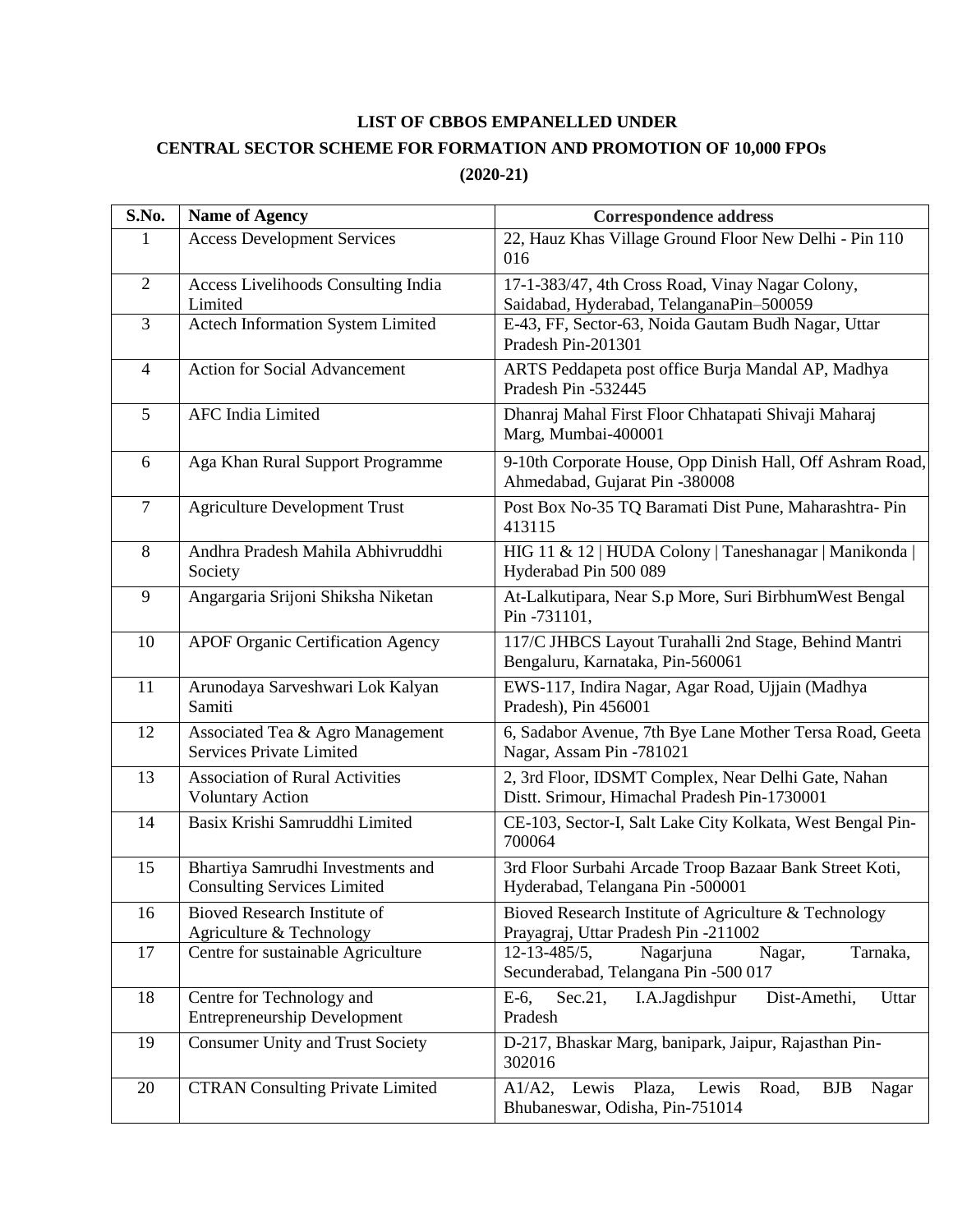| 21 | Centre for Innovation in Science &<br>Social Action (CISSA)                | T.C 15/510 USRA-55 Udarasiromani road kerala- 695010                                                       |
|----|----------------------------------------------------------------------------|------------------------------------------------------------------------------------------------------------|
| 22 | Deendayal Research Institute                                               | 7E Swami Ramtirath Nagar Jharndewalan, New Delhi<br>$-110055$                                              |
| 23 | Dhan foundation                                                            | 1A, Vaidhyanathapuram East, Kennet cross road Madhurai,<br>Tamil Nadu Pin -625016                          |
| 24 | Dilasa Janvikas Pratishthan                                                | B-3, Sudarshan Park, Vedant Nagar, Near MIDC regional<br>office, Aurangabad, Maharashtra Pin 431005        |
| 25 | Divine International Foundation                                            | Sewa Kunj below Chandighat Haridwar, Uttarakhand, Pin-<br>249408                                           |
| 26 | Dr. Hedgewar Seva Samiti                                                   | 1/3 Harchand Nagar S.No-37/7B Behind SBI Nalwa,<br>Maharashtra Pin -425412                                 |
| 27 | Dvara Trust                                                                | DBS House - 215, 1-7-43-46, SP Road, Hyderabad,<br>Telangana, Pin 500003                                   |
| 28 | Earthhood Services Private Limited                                         | 409-410, Tower B4, Spaze I-Tech Park, Sector 49, Gurgaon,<br>Haryana, Pin122018                            |
| 29 | Ek Lavya Foundation                                                        | $1 - 8 - 522/7$ ,<br>Hyderabad,<br>Chikkadapally,<br>Telangana,<br>Pin-500020                              |
| 30 | <b>Environment Conservation Society</b>                                    | 1A, D.L. Khan Road, Kolkata-7, West Bengal Pin 70002                                                       |
| 31 | <b>Erode Precision Farm Producer</b><br>Company Limited                    | Santhaimedu,<br>Tamil Nadu,<br>4/58/A<br>Sivagiri,<br>Pin-<br>639109                                       |
| 32 | <b>Gramin Vikas Trust</b>                                                  | Kribhco Bhawan, 'A' Wing, 5th Floor A-10, Sector-1 Noida,<br>Uttar Pradesh Pin -201301                     |
| 33 | <b>Grant Thornton Bharat LLP</b>                                           | L41, Cannaught Circus, Outer Circle, New Delhi, Pin<br>110001                                              |
| 34 | Himalayan Institute for Environment,<br>Ecology and Development            | Ranichauri,<br>No.<br>7, Hiffeed<br>Bag<br>Campus,<br>Pos<br>Uttarakhand Pin -249199                       |
| 35 | Himalayan Organization for Organic Agri-<br>Product Research & Development | Khaneri Rampur Bsr. Dist- Shimla, Himachal Pradesh Pin<br>172001                                           |
| 36 | Hutokito Multipurpose Cooperative<br>Society Ltd                           | P.R. Hill, Post Box No.- 404 H.P.O. Kohima, Kohima Town,<br>Distt.- Kohima, Nagaland 797001                |
| 37 | ICAR, National Rice Research Institute,<br>Odisha                          | Bidyadharpur Cuttack Pin -753006, Odisha                                                                   |
| 38 | India Foundation for Human Development                                     | 91<br>Springboard<br>1st<br>Floor,<br>Gopala<br>Krishna<br>Complex, 45/3, Residency Road, Karnataka-560025 |
| 39 | <b>Indian Grameen Services</b>                                             | CE-103, Sector-1, Salt Lake City, Kolkata, West Bengal<br>Pin 700 064                                      |
| 40 | Indian Institute of Entrepreneurship                                       | Basistha Chariali, NH-37 By Pass Near Game Village<br>Lalmati, Assam, Pin-781029                           |
| 41 | Indian Institute of Millet Research                                        | <b>ICAR-Indian</b><br>of<br>Research<br>Institute<br>Millets<br>Rajendranagar, Karnataka Pin -500030       |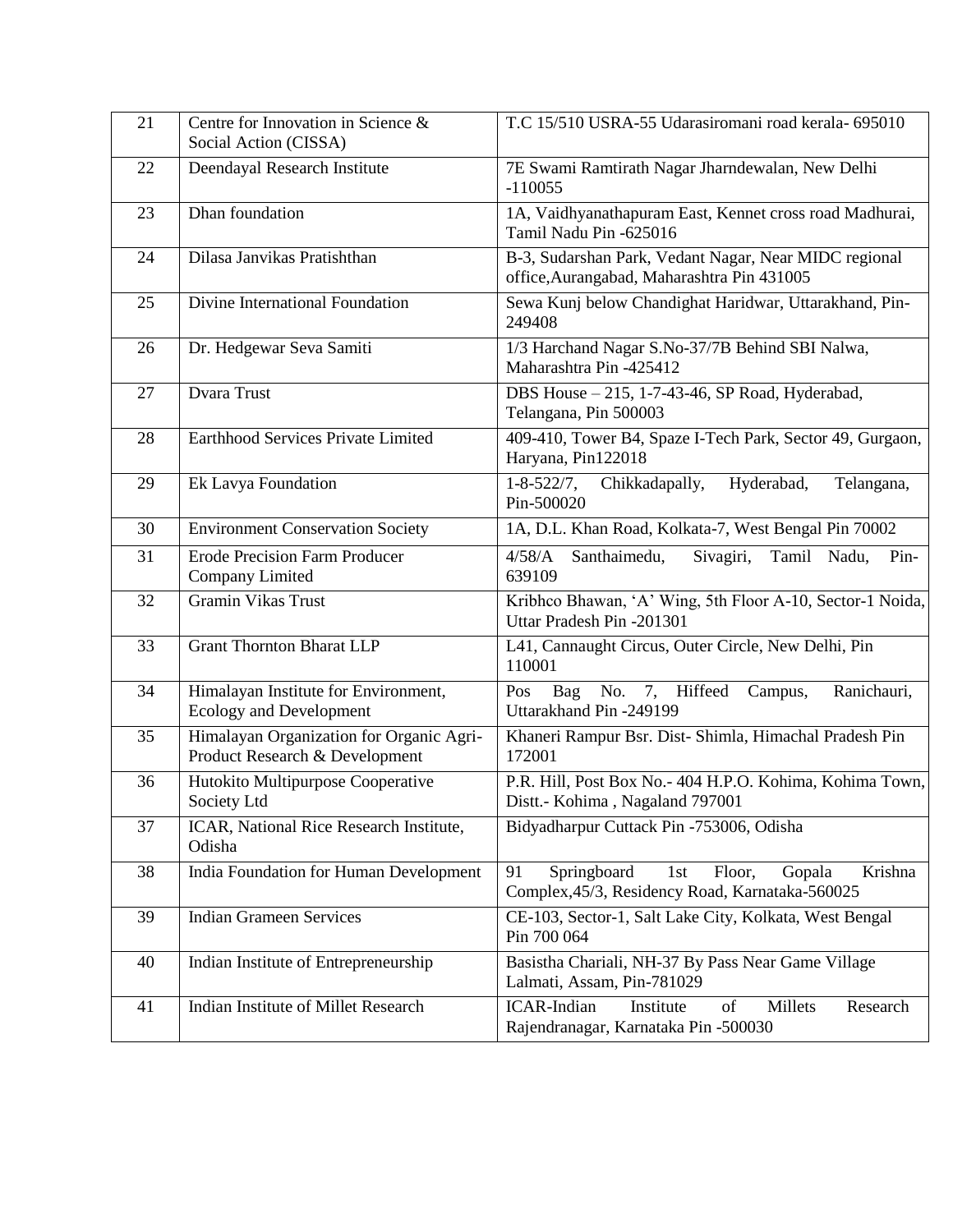| 42 | <b>Indian Social Responsibility Network</b>                                                             | K-13, First floor, South Extension Part II, New Delhi Pin-<br>110049                                                                                    |
|----|---------------------------------------------------------------------------------------------------------|---------------------------------------------------------------------------------------------------------------------------------------------------------|
| 43 | <b>Indian Society of Agribusiness</b><br>Professionals                                                  | Mohan<br>Cooperative<br>Industrial<br>$E-1.6/B-L$ ,<br>Estate,<br>Mathura Road, New Delhi- Pin 710044                                                   |
| 44 | International Competence Centre for<br>Organic Agriculture                                              | B-23, First Floor Tagore Garden Shopping Centre New<br>Delhi- Pin 110027                                                                                |
| 45 | <b>International Traceability Systems</b><br>Limited                                                    | S-302, Greater Kailash-II, New Delhi-110048                                                                                                             |
| 46 | Integrated Socio-Economic<br><b>Development Services</b>                                                | 507 BDA Complex 7 number bus stop Shivaji Nagar Bhopal<br>Madhya Pradesh 462016                                                                         |
| 47 | <b>ISHA Outreach</b>                                                                                    | 17 Govindasamy Naidu ayout Singanallur, Tamil Nadu-Pin<br>641005                                                                                        |
| 48 | Kalanjium Thozhilagam Limited                                                                           | Foundation<br>Floor,<br>Dhan<br>Building, 1<br>2nd<br>A, Vaithyanathapuram<br>East, Near<br>Seventh<br>Day<br>School, Madurai, Tamil Nadu Pin - 625 016 |
| 49 | Kamdars Agro Research and<br>Development                                                                | 406, Johari Palace, 51-MG Road, Near T.I. Mall, Indore,<br>Madhya Pradesh                                                                               |
| 50 | Krishi Vikas Sahkari Samiti                                                                             | T-10, Agrasen Tower, Central Spine, Vidhyadhar Nagar,<br>Jaipur, Rajasthan Pin-302023                                                                   |
| 51 | Krushi Vikas Va Gramin Prashikshan<br>Sansthan                                                          | Santaji Nagar, Bodbad Road Malkapur, Dist Buldana,<br>Madhya Pradesh Pin-443101                                                                         |
| 52 | Live & Let Live                                                                                         | At-Nuagada,<br>PO-Redhua,<br>Via-Nalibar,<br>Dist-<br>Jagatsinghapur, Odisha, Pin-754104                                                                |
| 53 | <b>LTC Commercial Company Private</b><br>Limited                                                        | Navalgarh<br>House<br>156,Sansar<br>Chandra,<br>Jaipur,<br>Rajasthan-Pin 302001                                                                         |
| 54 | Lupin Human Welfare & Research<br>Foundation                                                            | 160, Krishna<br>Nagar,<br>Bharatpur<br>(Rajasthan)<br>Pin<br>321001                                                                                     |
| 55 | Madhya Bharat Consortium of Farmer<br>Producers company Limited                                         | E-5, House No. 74, Arera Colony, Bhopal, Madhya Pradesh<br>Pin 462043                                                                                   |
| 56 | Maharashtra Cooperative Development<br><b>Corporation Limited</b>                                       | Sankar Sankul, Narveer Tanaji Wadi, Shivaji Nagar, Pune,<br>Maharashtra Pin-411005                                                                      |
| 57 | Margdarshak Development Projects &<br><b>Consultancy Private Limited</b>                                | Suite-203, H-138, Sector 63, Noida, Uttar Pradesh Pin<br>201301                                                                                         |
| 58 | Mart Global Management Solutions<br><b>LLP</b>                                                          | A-51 Third Floor Sector-2 Noida, Uttar Pradesh, Pin-20130                                                                                               |
| 59 | <b>NABARD Consultancy Services</b>                                                                      | 24, Rajendra Place, NABARD Tower, New Delhi -<br>110125, India.                                                                                         |
| 60 | <b>National Agro Foundation</b>                                                                         | River Side 2 River View Road Kottupuram Chennai, Tamil<br>Nadu- Pin 600085                                                                              |
| 61 | National Federation of Farmers'<br>Procurement, Processing & Retailing<br>Cooperatives of India Limited | Flat No. 505 & 506, 30-31, Raja House, Nehru Place, New<br>Delhi-110019                                                                                 |
| 62 | National Institute of Women Child and<br>Youth Development                                              | Plot No-34, Unnati Park, Besa, Nagpur, Maharashtra Pin -<br>440037                                                                                      |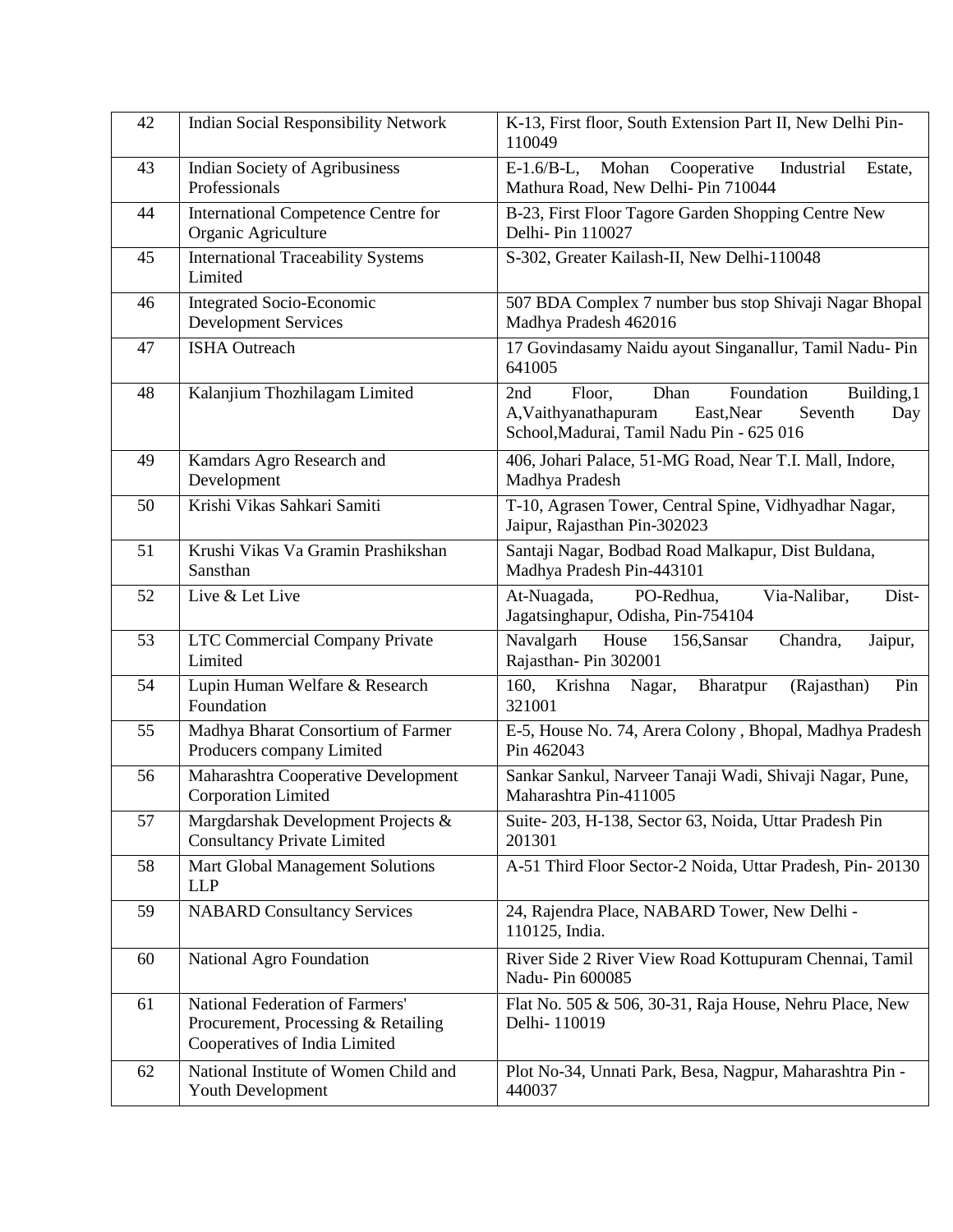| 63 | NH Consulting Private Limited                                            | 5E, First Floor, Dada Jungi House, Shahpur Jat, New Delhi-<br>Pin 110049                                                  |
|----|--------------------------------------------------------------------------|---------------------------------------------------------------------------------------------------------------------------|
| 64 | North East Organised Floritech Private<br>Limited                        | B- 506, Ansal Chamber-I, Bhikaji Cama Place, New Delhi<br>Pin-110066                                                      |
| 65 | The Palai Social Welfare Society                                         | Shalom Pastoral Centre Pala Kottayam Dt. Kerala 686575                                                                    |
| 66 | Palakkad Coconut Producer Company<br>Limited                             | Little Tree, Urkulam, Muthalamada, Govindapuram. P.O,<br>Palakkad, Kerala,                                                |
| 67 | <b>Prathap Educational Society</b>                                       | 3-89, Prathap Street, Huzurabad, Telangana Pin - 505468                                                                   |
| 68 | Price Waterhouse Coopers LLP                                             | Y-14, Block EP, Sector V, Salt Lake, Kolkata, West Bengal,<br>Pin 700091                                                  |
| 69 | PriMove Infrastructure Development<br><b>Consultants Private Limited</b> | C3.<br>304B,<br>Saudamini<br>Complex,<br>Kothrud, Pune,<br>Maharashtra Pin -411038                                        |
| 70 | Professional Assistance for<br>Development Action                        | 3, Community Shopping Centre, Niti Bagh, New Delhi Pin -<br>110049                                                        |
| 71 | Radiant Infonet Private Limited                                          | 901, Madam Bhikaji Cama Bhawan, Bhikaji Cama Place,<br>New Delhi Pin-110066                                               |
| 72 | Raigad Sahyog Samiti                                                     | Plot No-5, Boirdadar Raigarh, Chhattisgarh Pin - 496001                                                                   |
| 73 | Sahyadri Community Development &<br>Women Empowerment Society            | <b>Building</b><br>Savinilaya<br>Main<br>Road<br>Marathikoppa,<br>Karnataka, Pin-581402                                   |
| 74 | Sahyadri Farmer's Producer Company<br>Limited                            | Survey No-1102/8 Behind Plice Head Quarter A/P Adgaon<br>Nasik, Maharashtra Pin -422003                                   |
| 75 | Samarth Agro                                                             | 1101, 1102 One- 42, Building, North Wing, Ashok Vatika,<br>Off Iskon Road, Ambli Road, Ahmedabad, Gujarat, Pin-<br>380058 |
| 76 | Sarva Seva Samity Sanstha                                                | BG-179, Ground floor, Sector II, Bidhannagar, Kolkata, West<br>Bengal Pin-700091                                          |
| 77 | Satmile Satish Club "O" Pathagar                                         | Village-<br>Chaatelajan,<br>PO-<br>Elajaner<br>Kuthi,<br>Dist-<br>Coochbehar, West bengal Pin -736158                     |
| 78 | <b>Sesta Development Services</b>                                        | By Lane No. 2, Survey School, Rupalim Nagar,<br>Jalukbari, Guwahati, Assam Pin -781014                                    |
| 79 | Shamayita Math                                                           | Ranbahal PO Amarkanan Dist Bankura, West Bengal Pin -<br>722133                                                           |
| 80 | Sheel Biotech Limited                                                    | RZ-2705/30, Sheel House, Main Jagdamba Road,<br>Tughlakabad Extention, New Delhi-110019                                   |
| 81 | Shramik Bharti                                                           | 392, Vikas Nagar, lakhanpur, Kanpur, Uttar Pradesh Pin -<br>208024                                                        |
| 82 | Shri Guru Trust                                                          | Plot No-147 &148, Phase-1, N.I.E Jagatpur, Cuttack, Odisha                                                                |
| 83 | Social Action for Rural Development                                      | Sarda Bhawan Chhotki Ramgarh Cantt, Jharkhand-Pin<br>829122                                                               |